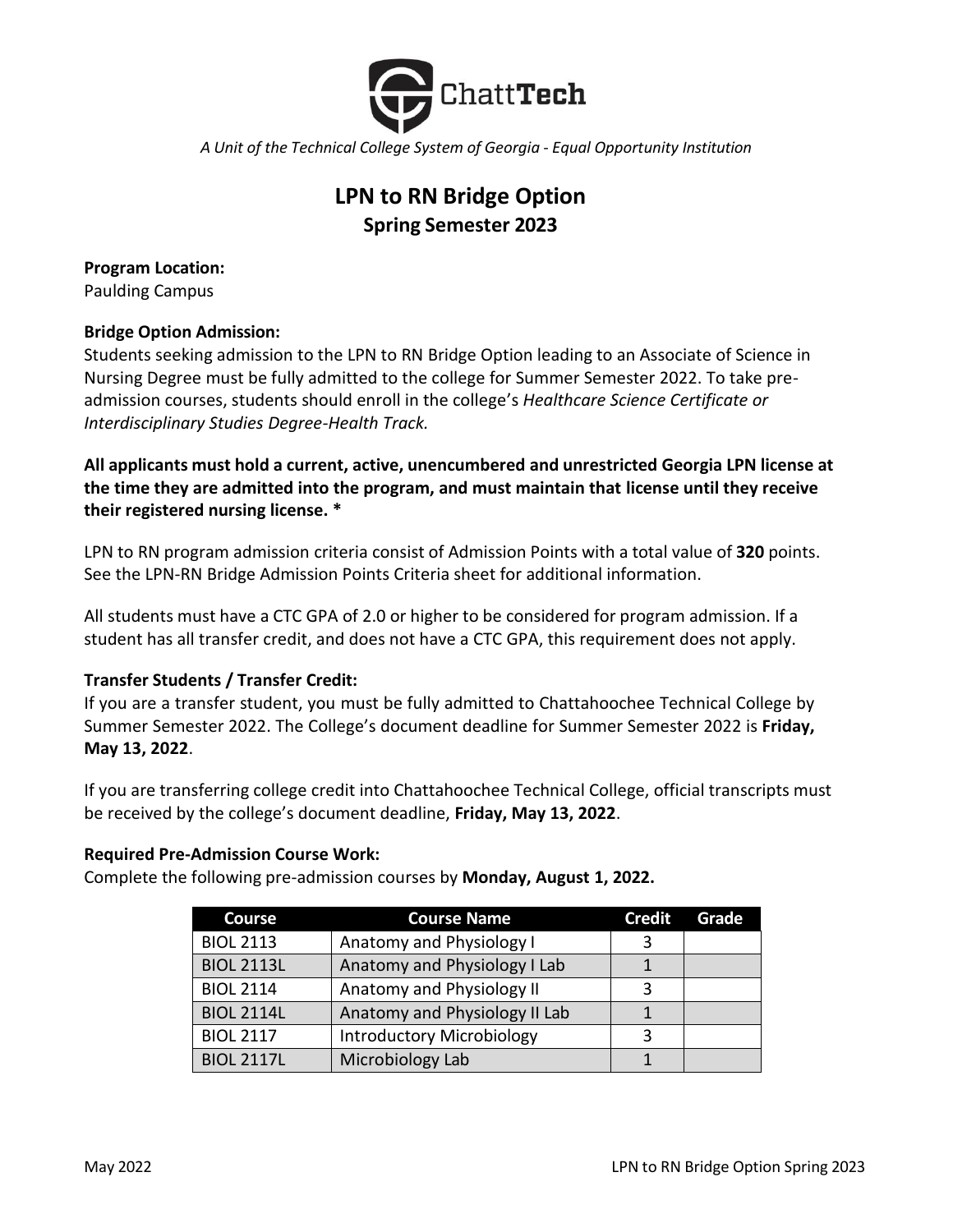### **Additional Coursework:**

The following pre-admission courses must be completed or transferred into CTC's Banner system by **Monday, December 12, 2022** with a grade of a "C" or higher:

| <b>Course</b>        | <b>Course Name</b>                     | <b>Credit</b> | Grade |
|----------------------|----------------------------------------|---------------|-------|
| <b>ENGL 1101</b>     | <b>Composition and Rhetoric</b>        |               |       |
| <b>MATH 1111</b>     | College Algebra                        | 3             |       |
| <b>PSYC 1101</b>     | Introduction to Psychology             |               |       |
| <b>SOCI 1101</b>     | Introduction to Sociology              | 3             |       |
| Humanities Elective* | Select one: ENGL 2130, HUMN 1101, ARTS | 3             |       |
|                      | 1101, MUSC 1101, THEA1101, ENGL2110    |               |       |

# **Course Attempts and Point Calculations:**

Students are allowed two attempts in the Anatomy and Physiology I and Anatomy and Physiology II courses that will be awarded as admission points. Should a student attempt these classes more than twice, only the first two attempts will be considered when calculating admission points.

# **ATI TEAS:**

Take the ATI TEAS by **Friday, September 2nd, 2022** and achieve a minimum total adjusted score of **75.00.** A student may take the ATI TEAS (Version 6) two (2) times in a calendar year and must wait a minimum of 30 calendar days in between attempts. The ATI TEAS score is valid for five years and the highest valid score will be used for points.

The ATI TEAS is a standardized test that measures the student's ability in math, reading, grammar and science. A study guide and practice test can be purchased through the [ATI Website.](http://www.atitesting.com/) The ATI TEAS is available through Chattahoochee Technical College's [Testing Center.](https://www.chattahoocheetech.edu/testing-center/)

#### **ATI Assessment:**

Students are required to take the ATI Nursing-RN Fundamentals Assessment and score at level 2 or higher. Students will have one attempt. The dates of the exam offerings and signup sheet will be provided at the application session. The exam will cost \$42.00, an additional \$5.00 fee is assessed if using Proctorio. Pricing is based on current pricing by Assessment Technologies Institute, and may be subject to change. Students scoring a level 2 or higher on the ATI assessment will move forward in the admission process. Students must register for the test through ATI. The test will be administered at the Paulding Campus. Study materials are available from [ATI Website](http://www.atitesting.com/) for a fee.

#### **Immunizations:**

Chattahoochee Technical College does not require vaccinations as criteria for admission and enrollment of students; however, immunizations are required for college health programs by our clinical partners. Students may not complete clinical rotations without meeting clinical site immunization requirements. All required vaccinations must be complete prior to starting clinical practice. Students completing internships or practicums in other majors must adhere to all job site vaccination guidelines. Clinical and job site requirements can and do change without notice or input from the College.